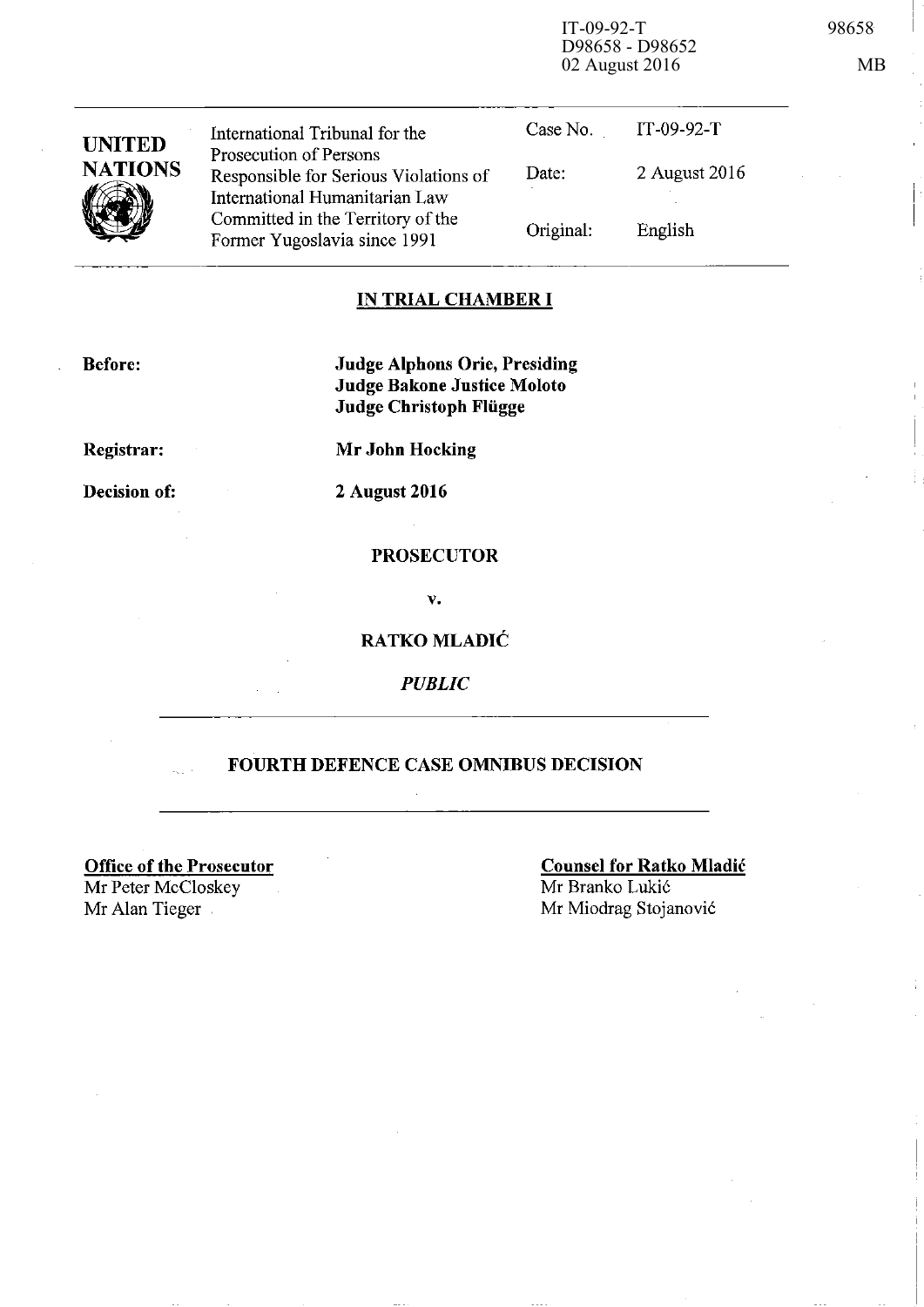1. The Chamber is seised of several administrative and evidentiary matters. With a view to disposing of these matters before the close of the Defence case, the Chamber considers it appropriate to issue the following omnibus decision.

### **Decision on Defence Motion in Relation to Timing of Final Briefs and Closing Arguments**

2. On 23 June 2016, the Defence filed a motion requesting an extension of time to file the final trial briefs in this case ("Extension Motion").<sup>1</sup> On 29 June, the Prosecution responded, opposing the Extension Motion.<sup>2</sup> The Chamber recalls that, due to several uncertainties in relation to pending evidentiary matters, it has not set a fixed deadline for the final trial briefs. On 12 April 2016, the Chamber informed the parties that they should expect to file their final trial briefs by 1 September 2016. On 8 July 2016, the Chamber informed the parties that the new *provisional* deadline for the final trial briefs was 3 October 2016.<sup>3</sup> The Chamber will take the arguments of the Defence into consideration when setting the fixed deadline for the final trial briefs and closing arguments. Setting such dates at this stage is premature because the Defence case has yet to be closed.

### **Decision on Defence Motion in Response to Registry Obstruction**

3. In the Extension Motion, the Defence announced its intention to submit a separate filing detailing the information technology ("IT") problems it has encountered during its final trial brief preparations.4 On 23 June, the Defence submitted the announced supplemental filing to the Registry as a joint motion signed by Defence counsel and the head of the Tribunal's **IT** Support Section ("Supplemental Motion"). The Registry rejected the filing as it had been submitted jointly with a non-party to the proceedings. On 26 June, the Defence submitted a public filing to the Registry requesting the Chamber order the Registry to file the Supplemental Motion ("Intervention Motion"). The Registry rejected this filing on the basis that its public dissemination could expose the Tribunal's IT system to further risk. On 28 June, the Defence requested the Chamber to (i) make a determination as to whether the Intervention Motion can be filed publicly; (ii) make a determination as to whether the Registry's actions with regard to the Defence's filings were appropriate; and (iii) in the alternative to both of the above, declare a mistrial ("Obstruction

Defence Motion Requesting 7 December 2016 for the Final Brief and 12 January 2017 for Closing Arguments, 23 June 2016. The Extension Motion also contained a request to exceed the word limit. Given the subject matter of the motion, the Chamber grants the request to exceed the word limit in the Extension Motion. On 23 and 27 June, the Registry filed submissions in relation to the Extension Motion.

<sup>2</sup>  Prosecution Response to Defence Motion Requesting 7 December 2016 for the Final Brief and 12 January 2017 for Closing Arguments, 29 June 2016.

<sup>3</sup> T.44217.

 $\overline{\mathbf{4}}$ **Extension Motion, para. 37.**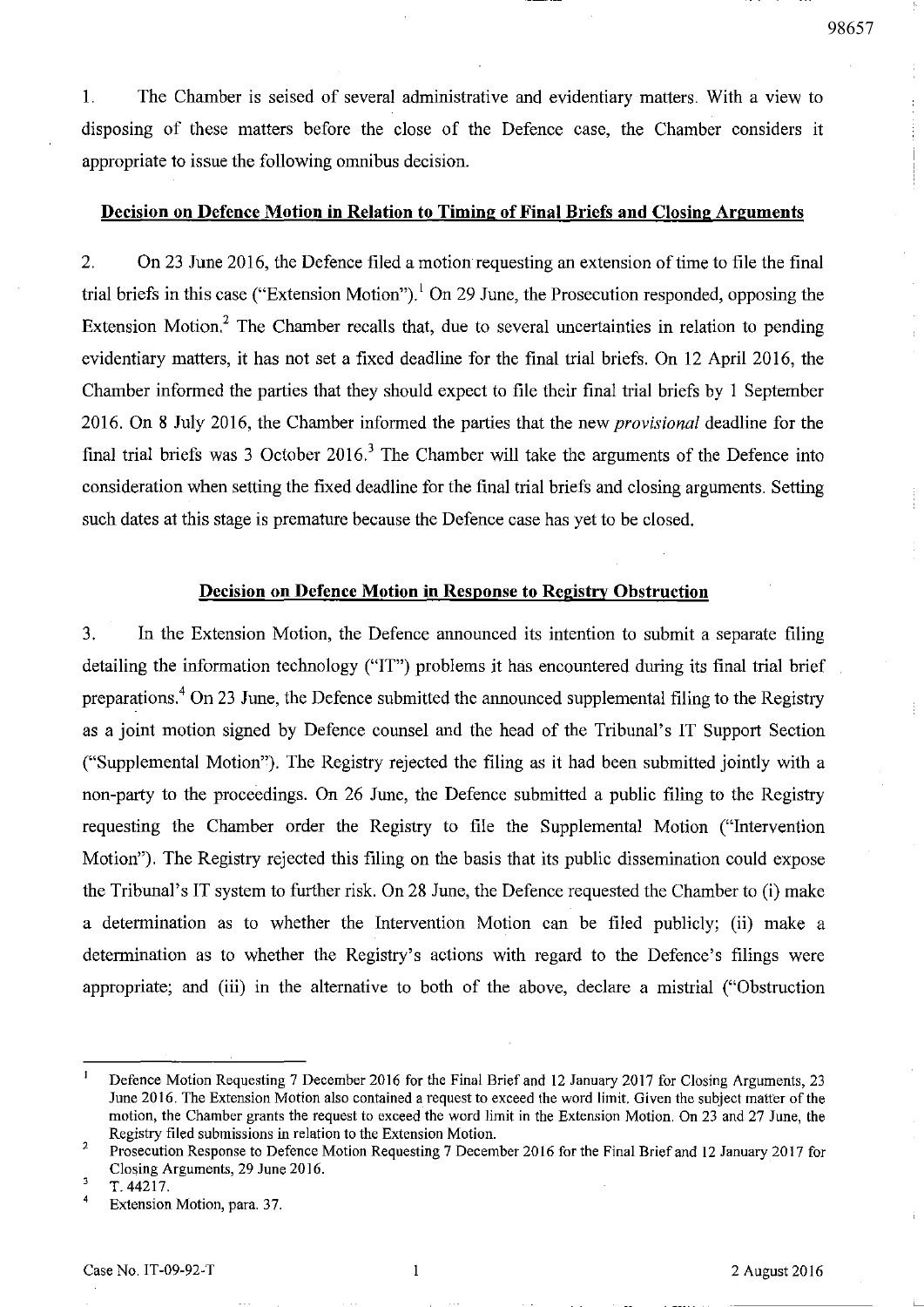98656

Motion").<sup>5</sup> On the same day, the Registry filed submissions in relation to the Supplemental Motion and the Obstruction Motion.<sup>6</sup> On 29 June, in a separate filing, the Defence requested that the Chamber issue an order making "all filings related to this matter" public.<sup>7</sup>

4. Having considered the submissions of the Defence and the Registry on the matter, the Chamber finds that the Registry acted appropriately. The Registry can make submissions pursuant to Rule 33 (B) of the Rules. However units within the Registry do not have standing to make a joint submission with a party to the proceedings. Therefore it was correct of the Registry to reject the Supplemental Motion. The Defence could have rectified that situation, for example by filing a submission on its own and attaching a declaration by the head of the Tribunal's IT Support Section. In relation to the status of the Intervention Motion, the Chamber clarifies that while the right to a fair trial includes the right to a public trial, this does not mean that every filing must be public. The Chamber is in control of the proceedings and decides what information can be made public and what information must remain confidential. The Chamber will refrain from analysing whether the Registry correctly followed its internal guidelines in advising the Defence on whether its filings complied with all regulations. The most important issue is whether the Intervention Motion can be filed publicly. Although the Chamber considers that the public nature of the proceedings to be of great importance, the Chamber finds that the publication of the detailed IT information contained in the Intervention Motion may put the Tribunal's IT system at risk. Under these circumstances, the Chamber finds that the Intervention Motion carmot be filed publicly and that the Registry acted appropriately in these circumstances.<sup>8</sup> In relation to the Defence's request for "all filings related to this matter" to be public, the Chamber **INSTRUCTS** the Defence to clarify exactly which filings it is referring to and make specific submissions in this regard.

<sup>5</sup> The Chamber clarifies that it is neither seised of the Supplemental Motion nor of the Intervention Motion, as these motions were never filed before the Chamber through the formal channels.

<sup>6</sup> Registrar's Submission Concerning Proposed Defence Filings and Reasons for Confidentiality of Tribunal Network Information, 28 June 2016 (Confidential).

Defence Response to Registry Filing of 27 June 2016, 29 June 2016 (Confidential), para. 16.

With regard to the request for a mistrial, the Chamber notes that the Defence only makes this request in the alternative to its other requests. In other words, only if the Chamber were to refuse to make a determination as to whether the Intervention Motion can be filed publicly and to make a determination as to whether the Registry's actions with regard to the Defence's filings were appropriate, is a finding of a mistrial requested. As the Chamber **has made such determinations, it finds that the alternative request is moot.**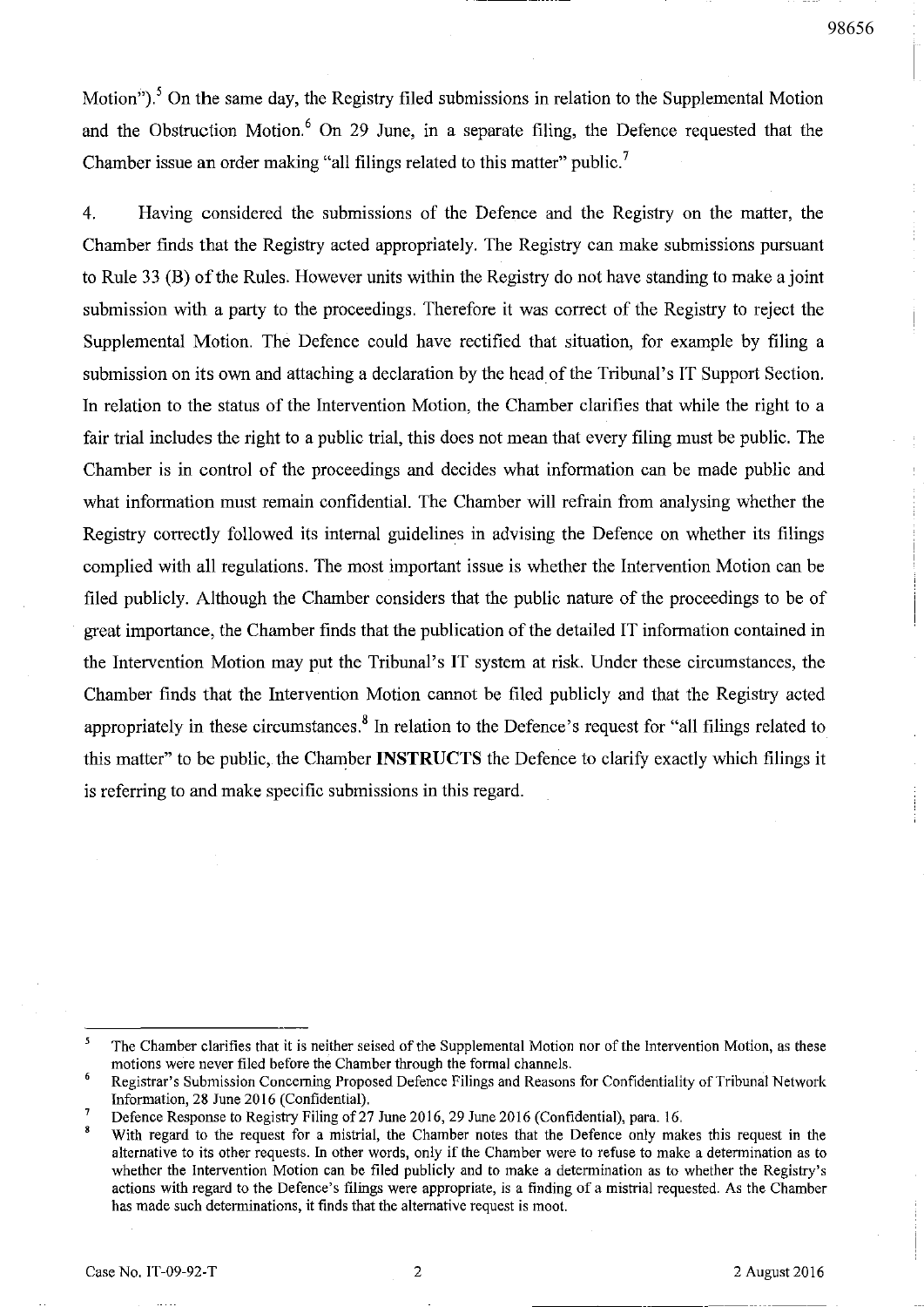## **Decision on Defence Renewed Bar Table Motion for the Admission of the Document Bearing Rule 65** fer **lD00169**

5. On 18 January 2016, the Defence filed its third bar table motion tendering into evidence, inter alia, the document bearing Rule 65 ter number 1D00169, a Ministry of Interior report which provides infonnation about the Anny of Bosnia-Herzegovina having units and weapons in the TV building.<sup>9</sup> On 16 February, the Prosecution responded, not taking a position on its admission.<sup>10</sup> On 8 June, the Chamber issued its decision admitting the document into evidence but instructing the Defence to reduce the original to match the excerpt uploaded as the translation.<sup>11</sup> The Registry subsequently assigned exhibit number D2015 to this document. On 17 June, the Defence filed a renewed bar table motion re-tendering the document with a complete translation.<sup>12</sup> On 21 June the Prosecution responded not opposing its admission. The Chamber **GRANTS** the Defence motion and **INSTRUCTS** the Registry to replace the current translation of exhibit D2015 with the document uploaded into eCourt under Doc ID ID31-1015.

# Decision on Defence Renewed Bar Table Motion for the Admission of the Document Bearing **Rule 65** fer **lD03284**

6. On 18 January 2016, the Defence filed its fifth bar table motion tendering into evidence, inter alia, the document bearing Rule 65 ter number 1D03284, a letter signed by Nedeljko Prstojević which provides information about Bosnian-Muslim paramilitary forces from Sarajevo attacking Serb civilians,  $13$  On 1 March, the Prosecution responded, not opposing its admission, subject to the Defence submitting a complete CLSS English translation.<sup>14</sup> On 30 May, the Chamber issued its decision denying without prejudice the admission of this document because, in the absence of a complete translation, it was unable to assess its relevance or probative value.<sup>15</sup> On 10 June, the Defence filed a renewed bar table motion re-tendering this document with a complete

<sup>9</sup> Defense Third Motion to Admit Documents trom the Bar - Military Power and Structure, 18 January 2016, Annex A,p.39.

<sup>&</sup>lt;sup>10</sup> Prosecution Response to Defence Third Motion to Admit Documents from the Bar Table - Military Power and Structure, 16 February 2016 (Confidential Annex A), Annex A, p. 13.

<sup>&</sup>lt;sup>11</sup> Decision on Defence's Third Motion for the Admission of Documents from the Bar Table, 8 June 2016, paras 17, 36.

<sup>&</sup>lt;sup>12</sup> Renewed Bar Table Submission as to 65ter #1 D00169 (with Confidential Annex), 17 June 2016.<br><sup>13</sup> Defense Eifth Motion to Admit Documents from the Bar - Enemy Actions, 18 January 2016. Ann

<sup>&</sup>lt;sup>13</sup> Defense Fifth Motion to Admit Documents from the Bar - Enemy Actions, 18 January 2016, Annex A, p. 122.<br><sup>14</sup> Programtion Becnance to Defense Fifth Motion to Admit Document from the Bar Toble. From Lations.

<sup>14</sup> Prosecution Response to Defence Fifth Motion to Admit Document from the Bar Table - Enemy Actions (with Confidential Annex), 1 March 2016, Annex A, p. 29.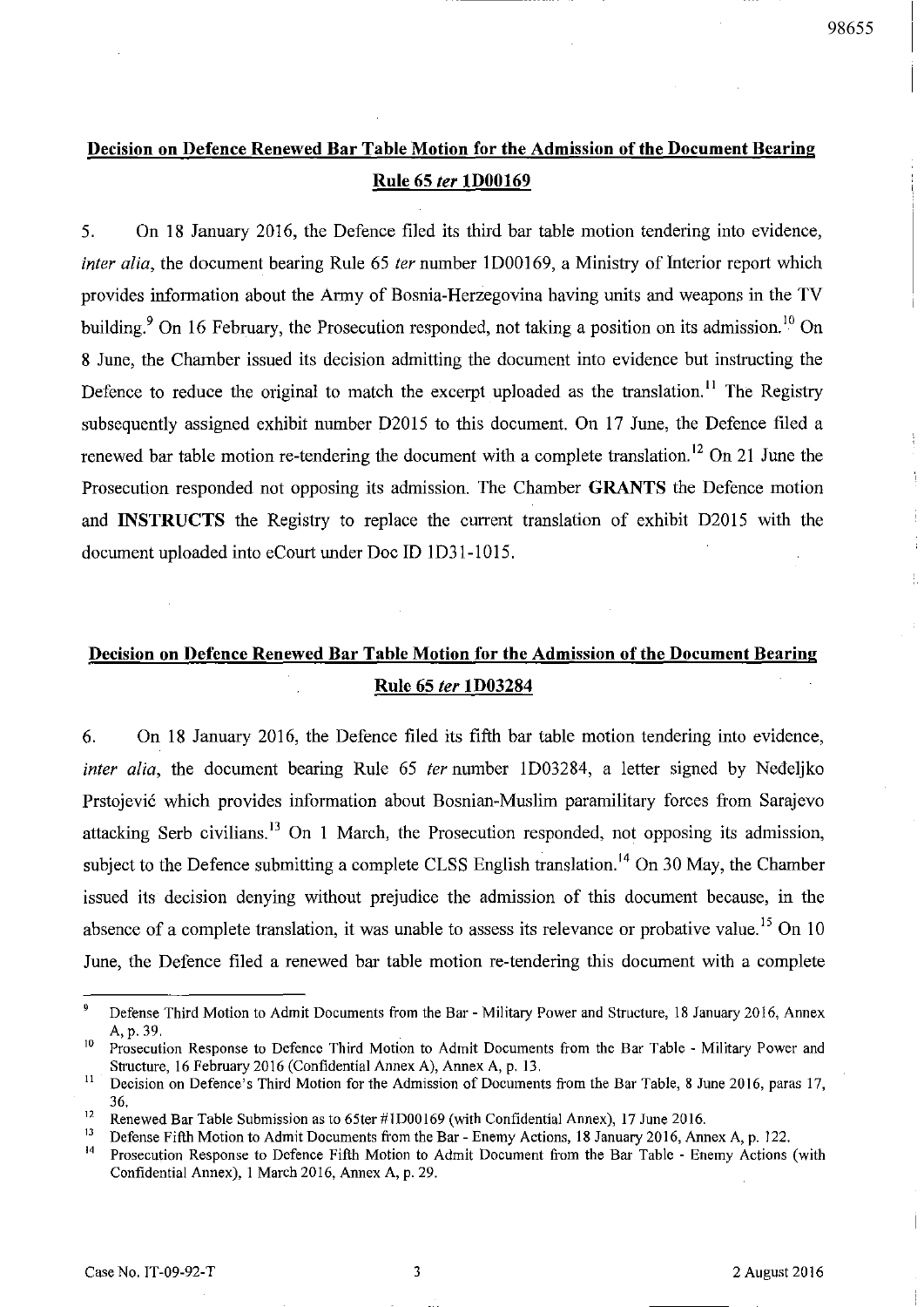translation.<sup>16</sup> On 16 June, the Prosecution confirmed on the record that it did not oppose the document's admission into evidence.<sup>17</sup> The Chamber finds that the document is relevant to the Sarajevo component of the case, observes that it is stamped, and considers that it bears sufficient indicia of reliability and authenticity for the purpose of admission. The Chamber also considers that the Defence has set out with sufficient clarity and specificity how the document would fit into its case. Pursuant to Rule 89 (C) of the Tribunal's Rules of Procedure and Evidence ("Rules"), the Chamber GRANTS the Defence motion, ADMITS the document into evidence, and INSTRUCTS the Registry to assign an exhibit number to the document.

### Decision on Defence Motion for Admission of Evidence: Rule 65 *ler 07157*

7. On 1 July 2016, the Defence filed a motion tendering into evidence the document bearing Rule 65 *ter* number 07157, a logistics base report dated 16 September 1992.<sup>18</sup> The Defence submits that it inadvertently did not tender the document into evidence during re-direct examination of Branko Berić and that it only realized the absence of the document during its final trial brief preparation.<sup>19</sup> On 11 July, the Prosecution responded, not opposing admission of the document.<sup>20</sup> The Chamber recalls that in its decision of 31 March 2016, it set a date deadline of 15 April 2016 for the tendering of any documents related to witnesses who previously testified.<sup>21</sup> On an exceptional basis, the Chamber will consider this motion.

8. The Chamber recalls that if the content of a document used during a witness's examination is sufficiently linked to the content of that witness's testimony, the document may be admitted through that witness, even if the witness is unfamiliar with the specific document.<sup>22</sup> The Chamber further recalls that the Defence referred to the document when conducting re-direct examination of Berić and that Berić was questioned about his knowledge of the relevant logistics base.<sup>23</sup> Therefore the Chamber finds that the document is sufficiently linked to Beri6's testimony. The Chamber finds that the document relates to the municipalities component of the case, observes that it is signed, and considers that it bears sufficient indicia of reliability for the purpose of admission. Pursuant to Rule

<sup>&</sup>lt;sup>15</sup> Decision on Defence's Fifth Motion for the Admission of Documents from the Bar Table, 30 May 2016, paras 29, 42.

<sup>&</sup>lt;sup>16</sup> Renewed Bar Table Submission as to 65ter 1D03284 (with Confidential Annex), 10 June 2016.<br><sup>17</sup> T 4421444215

 $^{17}$  T. 44214-44215.

<sup>&</sup>lt;sup>18</sup> Motion for Admission of Evidence: 65 *ter* Document 07157, 1 July 2016.

<sup>&</sup>lt;sup>19</sup> Motion for Admission of Evidence: 65 *ter* Document 07157, 1 July 2016, paras 8-9.<br><sup>20</sup> Programme Begrapes to Dofones Motion for Admission of Evidence: 65 ter Docum

<sup>20</sup> Prosecution Response to Defence Motion for Admission of Evidence: 65 fer Document 07157, II July 2016, para. 1.

<sup>&</sup>lt;sup>21</sup> First Defence Case Omnibus Decision, 31 March 2016, para. 2.<br><sup>22</sup>  $G_1$   $T_2$  4122 4125

<sup>&</sup>lt;sup>22</sup> See T. 4132-4135.<br><sup>23</sup> T. 22884.22885.

<sup>23</sup> T.32884-32885.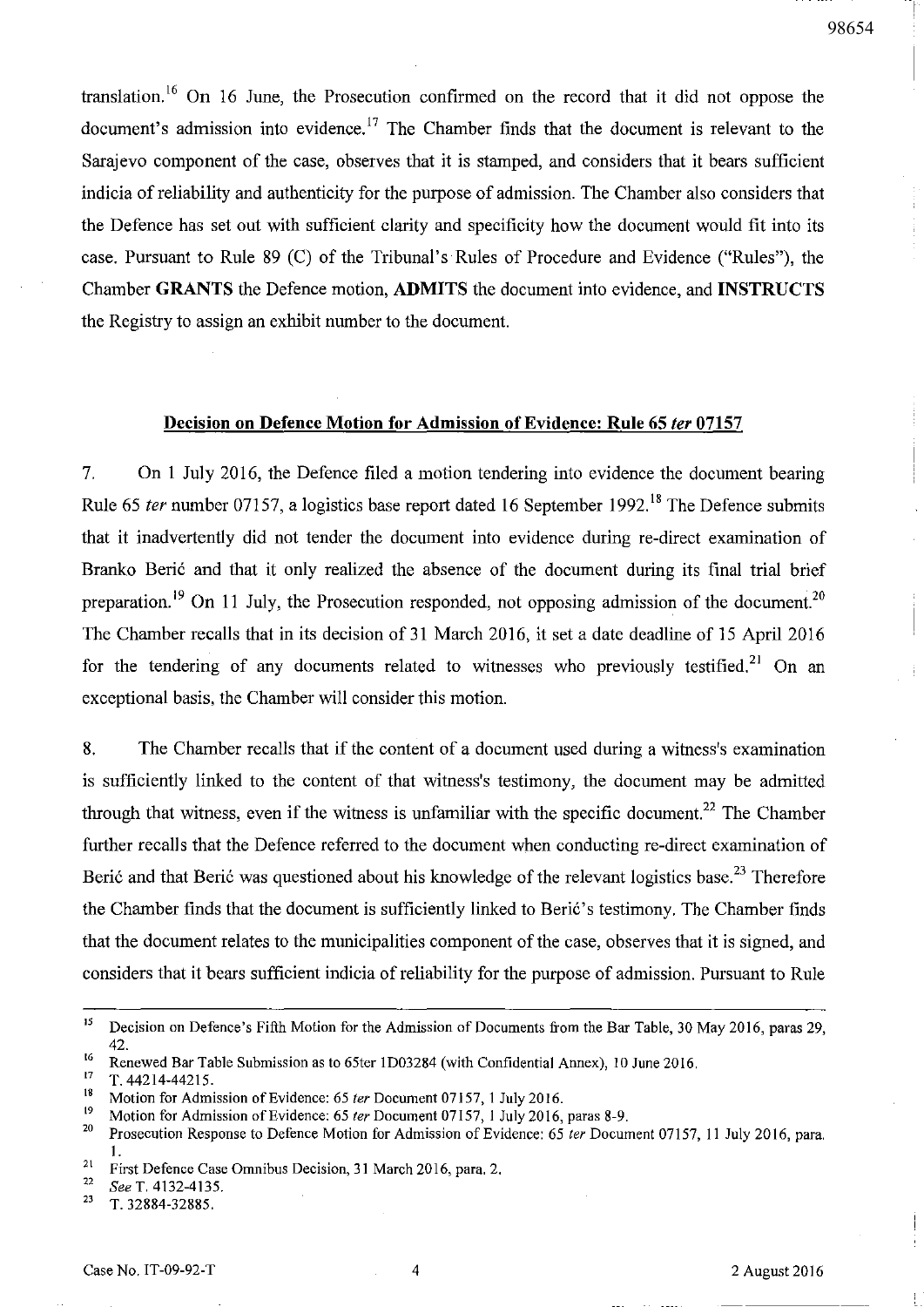89 (C) of the Rules, the Chamber **GRANTS** the Defence motion, **ADMITS** the document into evidence, and **INSTRUCTS** the Registry to assign an exhibit number to the document.

### **Individual Documents**

*9. D1278.* On 2 June 2016, the Chamber denied without prejudice the admission into evidence of the document that had previously been marked for identification as 01278, firing tables for light mortars tendered by the parties pursuant to a joint submission, because the parties did not provide the required English translation.<sup>24</sup> On 16 June, the Defence emailed the Chamber and the Prosecution, advising that a complete translation had been uploaded into eCourt under Doc ID ID31-1279. The Chamber considers the Defence email of 16 June to be a re-tendering of 01278. The Chamber observes that the document relates to the Sarajevo component of the case and bears sufficient indicia of reliability for the purposes of admission. The Chamber **INSTRUCTS** the Registry to replace the current translation with the complete version and, pursuant to Rule 89 (C) of the Rules, **ADMITS** it into evidence. The Prosecution has one week to revisit the matter, if necessary.

10. *P4454.* On 17 December 2013, the Chamber admitted exhibit P4454 into evidence.<sup>25</sup> On 18 July 2016, the Prosecution emailed the Chamber and the Defence advising that a corrected English translation had been uploaded into eCourt under Doc ID YOOO-0689-1 ET. The Chamber **INSTRUCTS** the Registry to replace the current translation with the corrected version. The Defence has one week to revisit the matter, if necessary.

11. *P5077.* On 13 February 2014, the Chamber admitted exhibit P5077 into evidence.<sup>26</sup> On 25 July 2016, the Prosecution emailed the Chamber and the Defence advising that a corrected English translation had been uploaded into eCourt under Doc ID 0425-5919-1 ET. On 26 July, the Defence responded by email that it did not object to the corrected translation replacing the current translation. The Chamber **INSTRUCTS** the Registry to replace the current translation with the corrected version.

*12. P4258.* On 11 February 2014, the Chamber admitted exhibit P4258 into evidence. On 27 July 2016, the Prosecution emailed the Chamber and the Defence advising that a corrected BCS

<sup>&</sup>lt;sup>24</sup> Second Defence Case Omnibus Decision, 2 June 2016, para. 1.<br><sup>25</sup> Decision on Prosecution Motion for Admission of Documen

<sup>25</sup> Decision on Prosecution Motion for Admission of Documents from the Bar Table (Sarajevo Documents), 17 December 2013, para. 20.

<sup>&</sup>lt;sup>26</sup> Decision on Prosecution Motion for Admission of Documents from the Bar Table (Military and Residual Documents), 13 February 2014, para. 26.